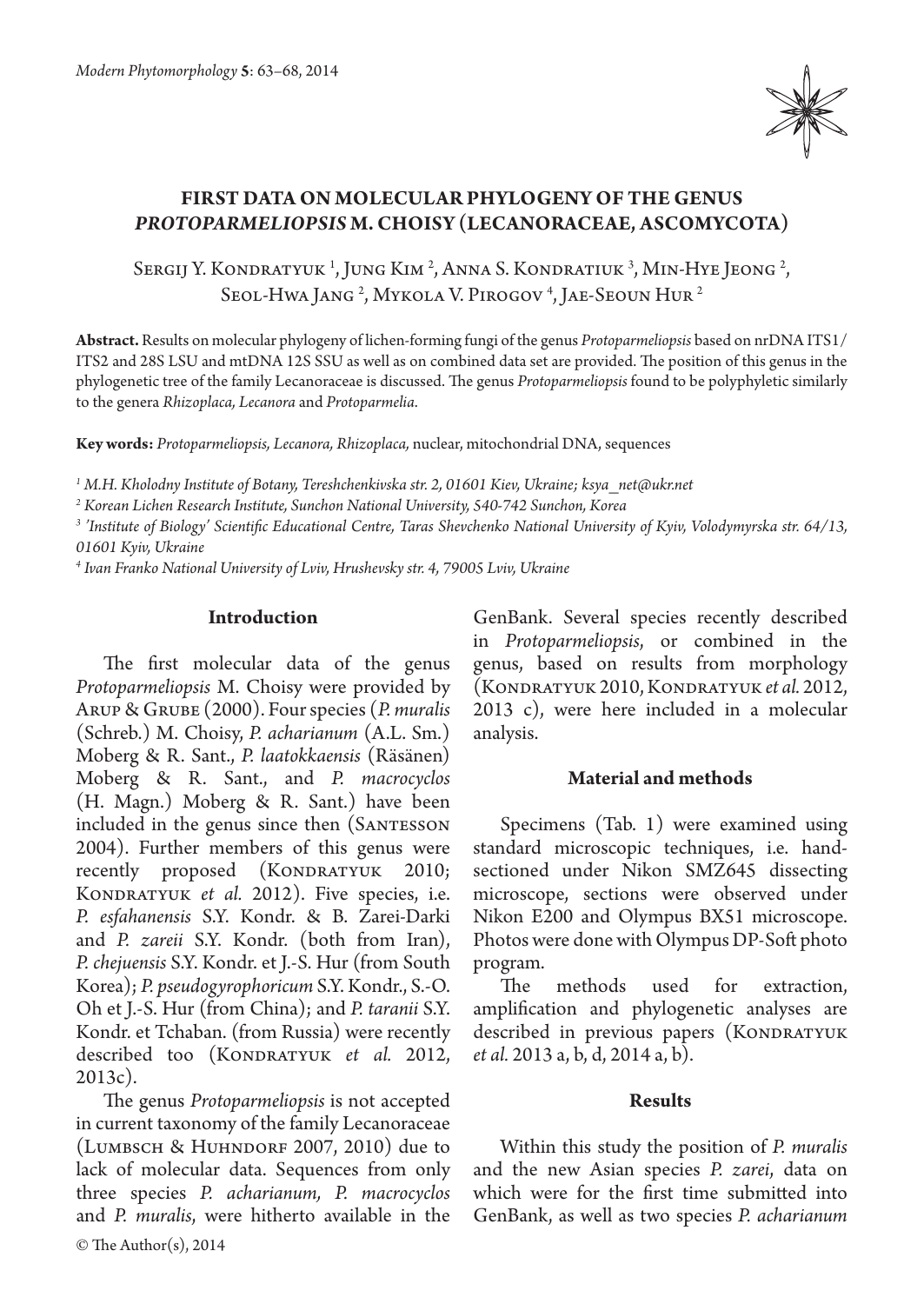**Table 1.** Specimens included into phylogenetic analysis with GenBank numbers.

|     | Taxon name                | ITS1/ITS2 nrDNA | 28S LSU nrDNA | 12S SSU mt DNA |
|-----|---------------------------|-----------------|---------------|----------------|
| 1.  | Lecanora allophana        | AF070031        | AY853376      | AY567710       |
| 2.  | Lecanora allophana        | AF159939        |               |                |
| 3.  | Lecanora allophana        | AF070014        |               |                |
| 4.  | Lecanora achroa           | JN943714        | JN939502      | JQ782663       |
| 5.  | Lecanora achroa           | JN943715        | JN939504      |                |
| 6.  | Lecanora achroa           | JN943719        | JN939527      |                |
| 7.  | Lecanora caesiorubella    | JN943722        | JN939506      | JQ782667       |
| 8.  | Lecanora caesiorubella    | JN943727        | JN939508      | JQ782666       |
| 9.  | Lecanora caesiorubella    | JN943728        | JN939509      |                |
| 10. | Lecanora campestris       | AF159930        | DQ787361      | DQ787362       |
| 11. | Lecanora carpinea         | AY541249        | DQ787363      | DQ787364       |
| 12. | Lecanora carpinea         | AY541247        |               |                |
| 13. | Lecanora carpinea         | AY541248        |               |                |
| 14. | Lecanora contractula      | AF070032        |               |                |
| 15. | Lecanora contractula      | HQ650604        | DQ986746      | DQ986898       |
| 16. | Lecanora farinacea        | AY541261        |               |                |
| 17. | Lecanora farinacea        | AY541262        |               |                |
| 18. | Lecanora farinacea        | JN943726        | JN939511      | JQ782672       |
| 19. | Lecanora farinacea        | JN943725        | JN939513      | JQ782671       |
| 20. | Lecanora farinacea        | JQ782710        |               | JQ782670       |
| 21. | Lecanora flavopallida     | JN943723        | JN939514      | JQ782674       |
| 22. | Lecanora flavopallida     | JN943724        | JN939516      |                |
| 23. | Lecanora intricata        | AY398703        | DQ787345      | DQ787346       |
| 24. | Lecanora intricata        | AF070022        |               |                |
| 25. | Lecanora perpruinosa      | AF070025        | DQ787343      | DQ787344       |
| 26. | Lecanora aff. perpruinosa | SK777           | SK777         | SK777          |
| 27. | Lecanora polytropa        | DQ534470        | DQ787347      | DQ787348       |
| 28. | Lecanora polytropa        | HQ650643        | DQ986792      | DQ986807       |
| 29. | Lecanora polytropa        | JN873881        |               |                |
| 30. | Lecanora polytropa        | AF070017        |               |                |
| 31. | Lecanora sulphurea        | AF070030        | DQ787355      | DQ787356       |
| 32. | Lecanora sulphurea        |                 |               | EF105419       |
| 33. | Lecanora tropica          | JN943718        | JN939518      | JQ782699       |
| 34. | Lecanora tropica          | JN943720        | JN939533      |                |
| 35. | Lecanora tropica          | JN943721        | JN939537      |                |
| 36. | Oxneria alfredii          | EU681345        |               | EU680933       |
| 37. | Oxneria huculica          | EU681346        | KC179279      | EU680931       |
| 38. | Oxneria ulophyllodes      | EU681341        | KC179284      | EU680929       |
| 39. | Protoparmelia badia       | JN009728        | DQ431917      | AF351179       |
| 40. | Protoparmelia badia       | EU075540        | DQ431916      | EF105420       |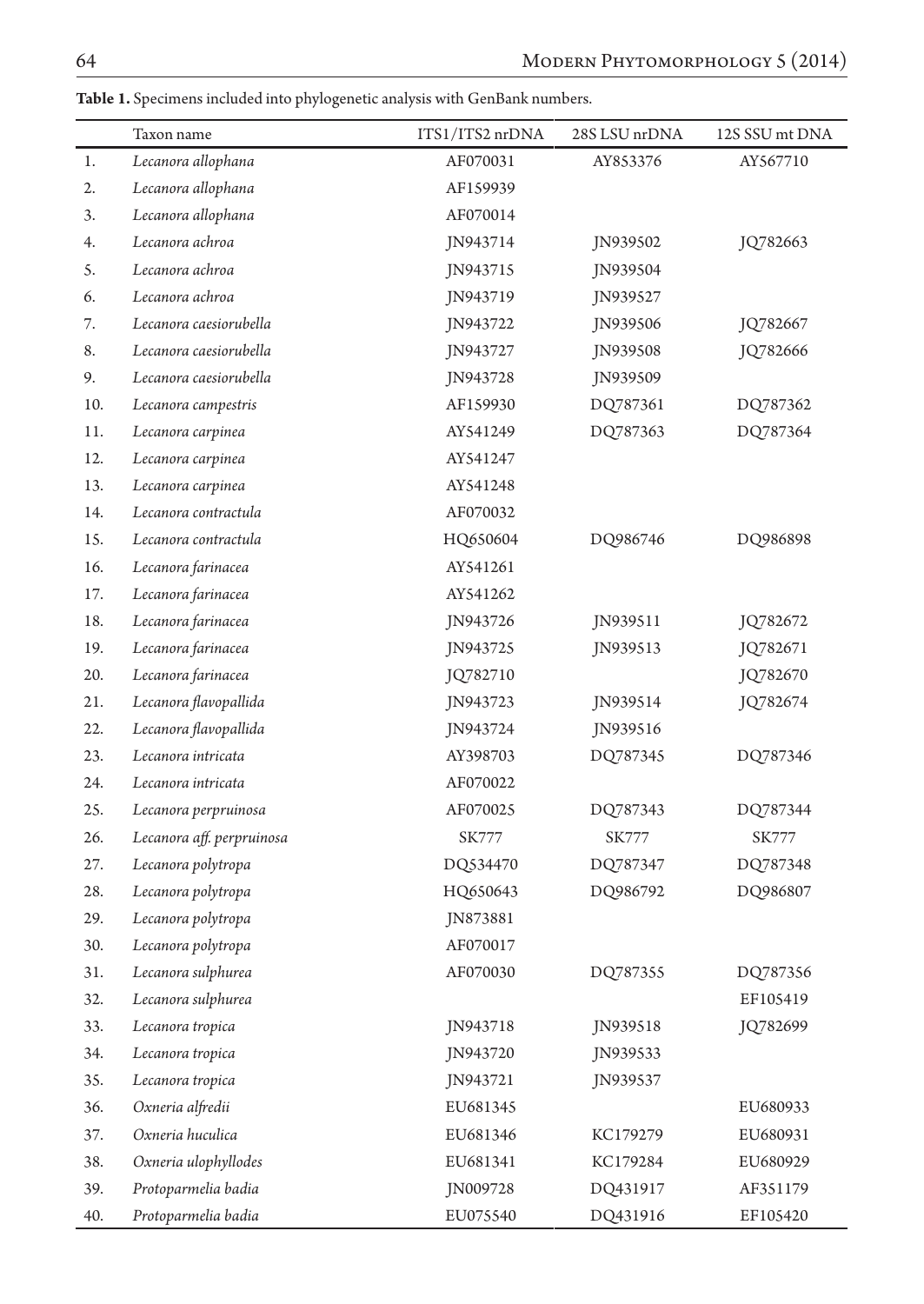# **Table 1.** Continued.

|     | Taxon name                           | ITS1/ITS2 nrDNA | 28S LSU nrDNA | 12S SSU mt DNA  |
|-----|--------------------------------------|-----------------|---------------|-----------------|
| 41. | Protoparmelia badia                  | EU075539        | EF105425      | EU075526        |
| 42. | Protoparmelia badia                  | KF562191        | KF562183      | DQ899311        |
| 43. | Protoparmelia badia                  | AF070023        | DQ787365      |                 |
| 44. | Protoparmelia montagnei              | SK A7           | SKA7          | SK A7           |
| 45. | Protoparmelia montagnei              | AF101277        |               | AF101276        |
| 46. | Protoparmelia montagnei              | AF101275        |               |                 |
| 47. | Protoparmelia picea                  | KF562194        | KF562186      | DQ899312        |
| 48. | Protoparmeliopsis acharianum         | AF070019        | DQ973027      | DQ977926        |
| 49. | Protoparmeliopsis acharianum         | SK A4           | SK A4         | SK A4           |
| 50. | Protoparmeliopsis acharianum         | SKA8            | SKA8          | SK A8           |
| 51. | Protoparmeliopsis acharianum         |                 | DQ787341      | DG787342        |
| 52. | Protoparmeliopsis chejuensis         | SK A6           | SKA6          | SKA6            |
| 53. | Protoparmeliopsis aff. chejuensis    | <b>SKA24</b>    | <b>SKA24</b>  | <b>SKA24</b>    |
| 54. | Protoparmeliopsis garovaglii         | SK A3           | SK A3         | SK A3           |
| 55. | Protoparmeliopsis garovaglii         | AF189718        |               | AF189718        |
| 56. | Protoparmeliopsis muralis            | AF070015        |               | AH013686        |
| 57. | Protoparmeliopsis muralis            | AF159922        | DQ787339      | DQ787340        |
| 58. | Protoparmeliopsis muralis            | EU266090        |               | AY464085        |
| 59. | Protoparmeliopsis muralis            | FJ372568        |               |                 |
| 60. | Protoparmeliopsis muralis            | FJ497040        |               |                 |
| 61. | Protoparmeliopsis muralis            | HM209239        |               | AY464076        |
| 62. | Protoparmeliopsis muralis            | HQ650653        | HQ660533      | HQ660556        |
| 63. | Protoparmeliopsis muralis            | JN943617        |               |                 |
| 64. | Protoparmeliopsis pseudogyrophoricum | SK A1           | SK A1         | SK A1           |
| 65. | Protoparmeliopsis pseudogyrophoricum | SK A11          | SK A11        | $\rm SK\,Al\,1$ |
| 66. | Protoparmeliopsis zarei              | SK A2           | SK A2         | SK A2           |
| 67. | Protoparmeliopsis zarei              | SK 480          | SK 480        | SK 480          |
| 68. | Protoparmeliopsis zarei              | SK 481          | SK 481        | SK 481          |
| 69. | Protoparmeliopsis zarei              | SK 765          | SK 765        | SK 765          |
| 70. | Rhizoplaca chrysoleuca               | HM577253        | HM577031      | DQ787354        |
| 71. | Rhizoplaca chrysoleuca               | HM577252        | HM577030      |                 |
| 72. | Rhizoplaca chrysoleuca               | HM577251        | HM577029      |                 |
| 73. | Rhizoplaca chrysoleuca               | AY509799        | DQ787353      |                 |
| 74. | Rhizoplaca melanophthalma            | JX948289        | JX948188      | DQ787352        |
| 75. | Rhizoplaca melanophthalma            | JX948294        | JX948187      |                 |
| 76. | Rhizoplaca melanophthalma            | JX948293        | JX948185      |                 |
| 77. | Rhizoplaca melanophthalma            | JN873909        | DQ787351      |                 |
| 78. | Rhizoplaca melanophthalma            | HM577381        |               |                 |
| 79. | Rhizoplaca peltata                   | AF159925        |               |                 |
| 80. | Rhizoplaca peltata                   | AY530887        |               |                 |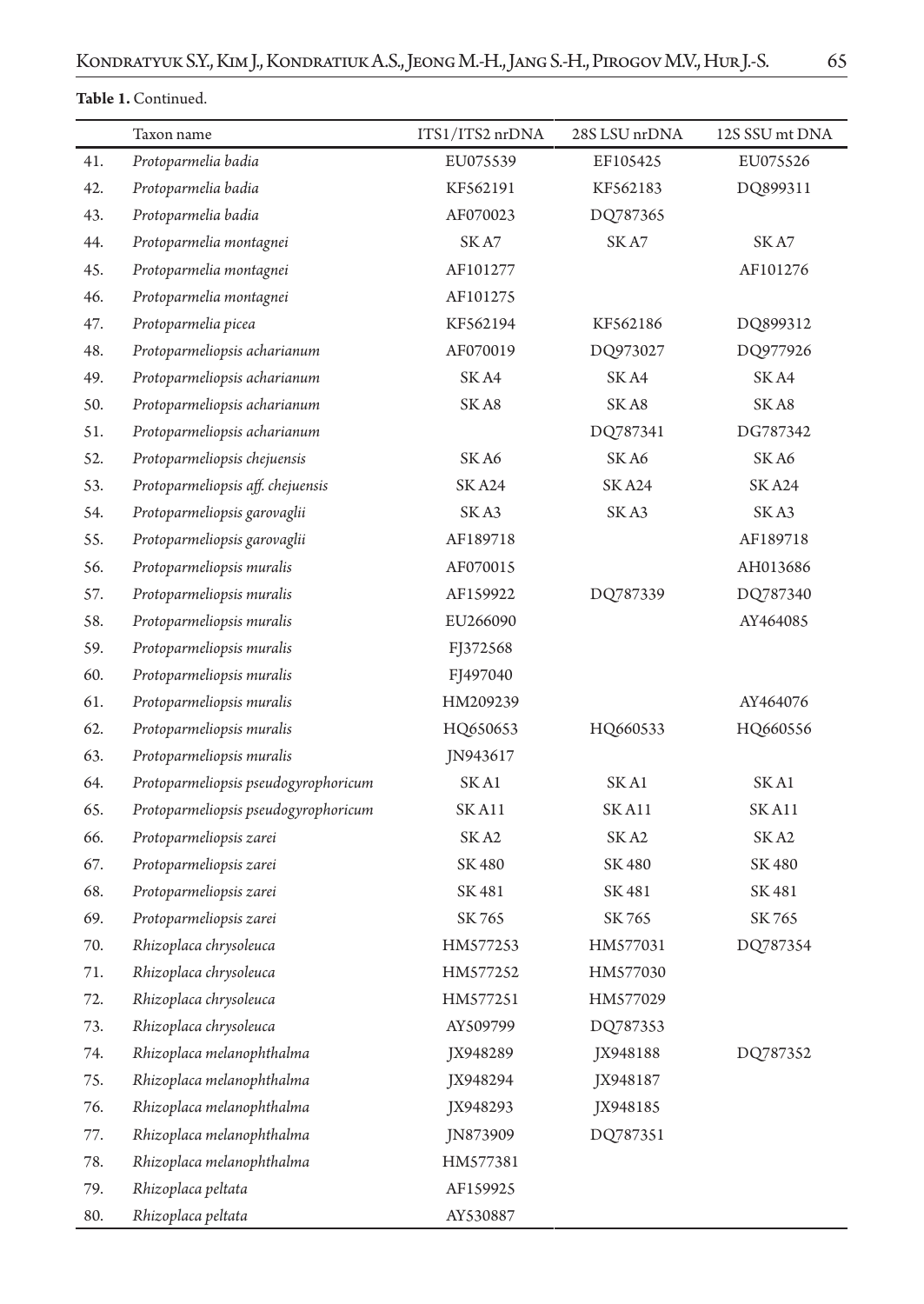|     | Taxon name               | ITS1/ITS2 nrDNA | 28S LSU nrDNA | 12S SSU mt DNA |
|-----|--------------------------|-----------------|---------------|----------------|
| 81. | Rhizoplaca peltata       | AY509803        |               |                |
| 82. | Rhizoplaca peltata       | AY509802        |               |                |
| 83. | Rhizoplaca peltata       | DQ321749        |               |                |
| 84. | Rhizoplaca subdiscrepans | AY509789        |               |                |

**Table 1.** Continued.

and *P. garovaglii* were confirmed belonging to the genus *Protoparmeliopsis* by results from the phylogenetic analysis based on nr DNA ITS1/ ITS2 and LSU, mtDNA 12S SSU sequences as well as combined data set (Fig. 1). At the same time another Asian species, i.e. *P. chejuensis* and *P. pseudogyrophoricum* were found to be separate and distant from the genus *Protoparmeliopsis* based on results from a phylogenetic analysis.

Thus, according to our opinion, the genus *Protoparmeliopsis* is confirmed as a separate genus within the Lecanoraceae. At the same time it is for the first time shown that the genus *Protoparmeliopsis* is the same polyphyletic as the genera *Rhizoplaca, Lecanora* and *Protoparmelia*.

## **Conclusion**

The further molecular data on various *Protoparmeliopsis* species groups will reveal their status within the Lecanoraceae.

## **Acknowledgements**

We would like to express our deep thanks to Dr. A. Thell (Lund, Sweden) for kind help with some literature and herbarium specimens as well as for correction of English. This work was supported in parts by The State Agency on Science, Innovations and Information of Ukraine (M317-2011-409, M111-2012-409 and M40-2013-409), the Korean Forest Service Program (KNA 2013) through the Korea National Arboretum, and the Korean National Research Resource Center Program (NRF, 2012M3A9B8021726).

### **References**

- **Arup U., Grube M. 2000.** Is *Rhizoplaca* (Lecanorales, Lichenized Ascomycota) a monophyletic genus? *Can. J. Bot.* **78**: 318–327.
- **Kondratyuk S.Y. 2010.** *Protoparmeliopsis* M. Choisy. In: Kondratyuk S.Y., Roms O.G. (eds), Oxner A.M. Flora of the lichens of Ukraine. Vol. **2**, Issue **3**: 130– 149. Naukova dumka, Kyiv.
- **Kondratyuk S.Y., Zarei-Darki B., Khajeddin S.J. 2012.** New species and combinations in the genus *Protoparmeliopsis* (Lecanoraceae, Lichenized Ascomycota). *Ukr. Botan. Zhurn.* **96 (6)**: 869–879.
- **Kondratyuk S.Y., Fedorenko N.M., Jeong M.-H., Stenroos S., Kärnefelt I., Elix J., Thell A., Hur J.-S. 2013a.** Phylogenetic analysis of lichenforming fungi of the family Teloschistaceae (Ascomycota) after nuclear and mitochondrial DNA sequences. In: KONDRATYUK S.Y. (ed.), Molecular phylogeny and modern taxonomy of terrestrial sporen plants: 7–57. Naukova dumka, Kyiv.
- **Kondratyuk S.Y., Fedorenko N.M., Jeong M.-H., Yu N.-N., Stenroos S., Kärnefelt I., Elix J.A., Thell A., Kim J., Kondratyuk A.S., Hur J.-S. 2013b.** Phylogenetic analysis of lichen-forming fungi of the family Teloschistaceae (Ascomycota) after nuclear and mitochondrial DNA. *Problems of Experimental Botany. IX Kuprevich Lectures*: 3–64. Tekhnologia, Minsk.
- **Kondratyuk S., Lőkös L., Tschabanenko S., Haji Moniri M., Farkas E., Wang X. Y., Oh S.-O., Hur J.-S. 2013c.** New and noteworthy lichenforming and lichenicolous fungi. *Acta Bot. Hung.* **55 (3-4)**: 275–347.
- **Kondratyuk S., Jeong M.-H., Yu N.-H., Kärnefelt I., Thell A., Elix J. A., Kim J., Kondratyuk A.S., Hur J.-S. 2013d.** Four new genera of Teloschistoid lichens (Teloschistaceae, Ascomycota) based on molecular phylogeny. *Acta Bot. Hung.* **55 (3-4)**: 251–274.

**Fig. 1.** The phylogenetic tree of the representatives of the family Lecanoraceae including genera *Protoparmeliopsis*, ▶*Lecanora*, *Rhizoplaca* and *Protoparmelia* based on combined molecular data set.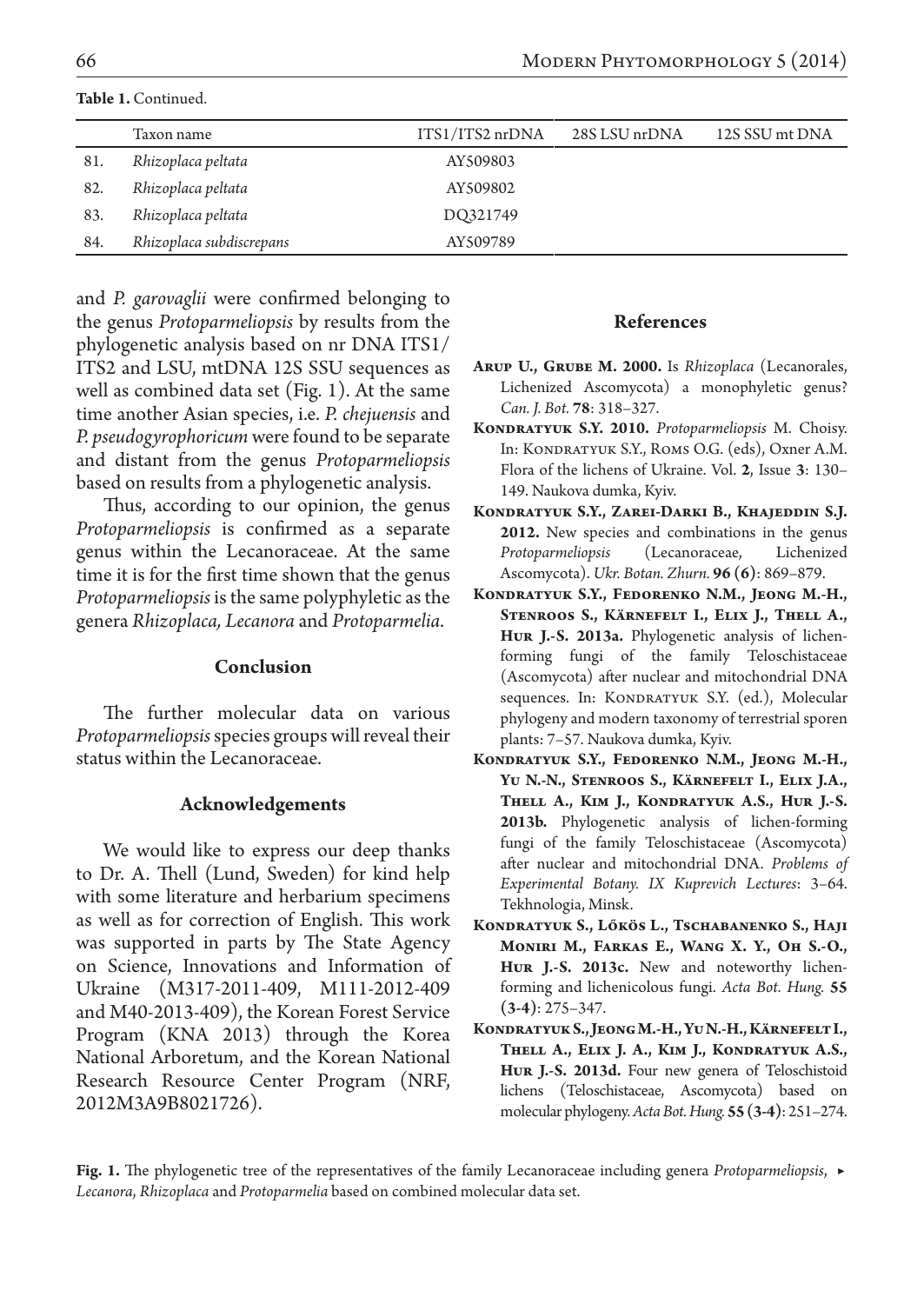